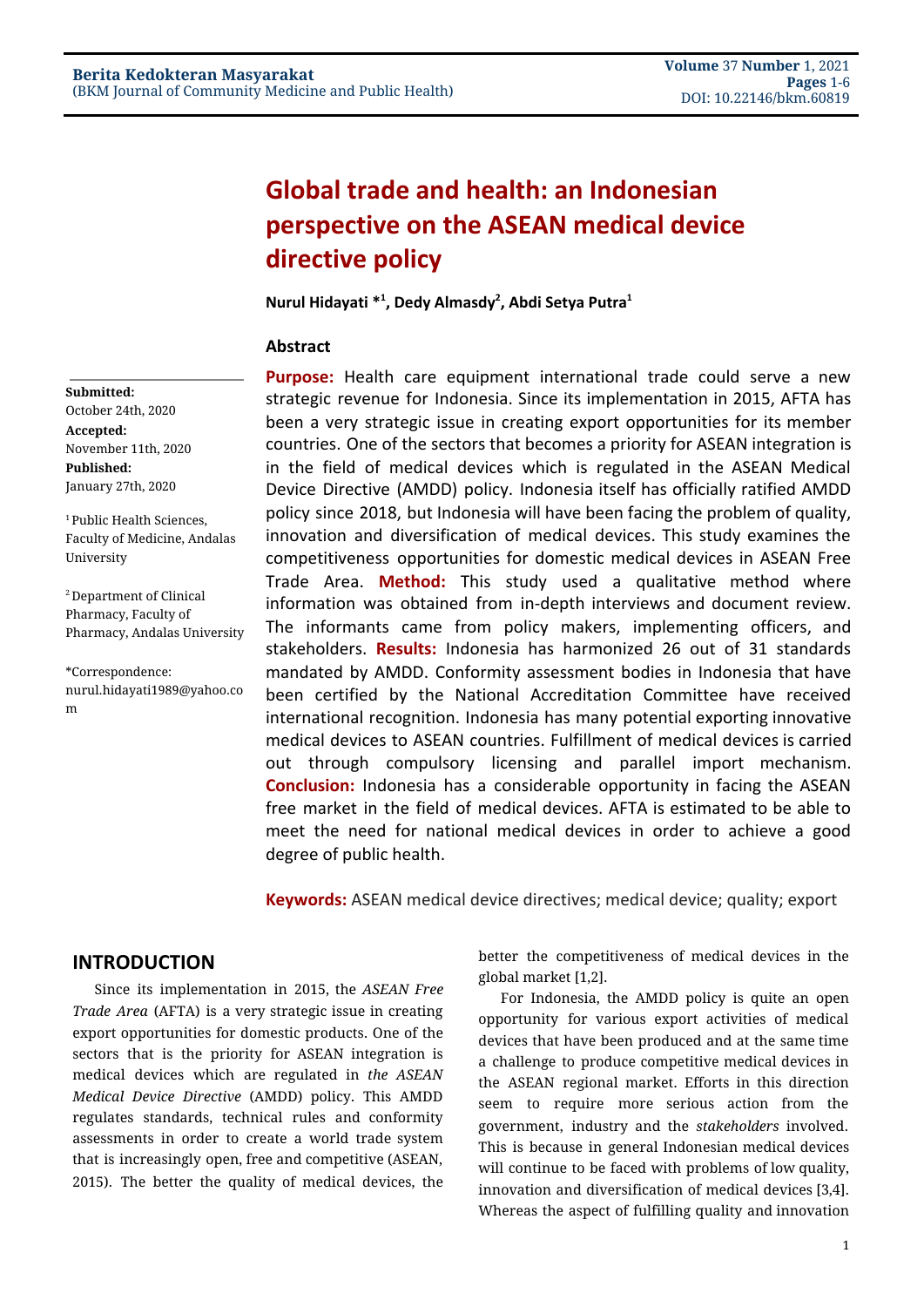in medical device technologies is an important point in international trade [\[5\].](https://paperpile.com/c/jXDOJM/peiT)

Trade liberalization is expected to be able to improve regional public health status by increasing accessibility to medical devices. However, trade liberalization cannot be completely free because there are limitations related to the protection of intellectual property rights [\[6–8\]](https://paperpile.com/c/jXDOJM/Srgb+ZMrQ+gNer).

Protection of intellectual property has been regulated internationally through *Trade Related Aspects of Intellectual Property Rights* (TRIPs) [\[7,9,10\]](https://paperpile.com/c/jXDOJM/ZMrQ+Nm0e+KTEH). In its development, there is considerable concern that the use of intellectual property rights by inventors can cause economic justice problems and conflicts of interest which lead to global health problems [\[6,9\]](https://paperpile.com/c/jXDOJM/Srgb+Nm0e). On the one hand, intellectual property rights must be able to provide incentives for the invention of medical devices. The basic principles of the *World Trade Organization* (WTO) stipulate that in international trade there should not be discrimination, especially regarding access to affordable medical devices [\[6\]](https://paperpile.com/c/jXDOJM/Srgb). Therefore, in facing trade liberalization in ASEAN, Indonesia must have a policy to provide accessibility to medical devices for ASEAN countries while still ensuring the sustainable development of the health system that has been built.

One study showed that Indonesia's membership in AFTA did not have a significant impact on Indonesia's agricultural exports, so it is necessary to formulate policies related to implementing economic globalization to produce agricultural commodities that are competitive internationally. Other studies also reveal that the use of *preferential tariffs is* only concentrated on natural resource products, which causes a lack of export diversification. There is no evidence that the reduction *in preferential tariffs is* able to reduce the growth of imports from non-member countries [\[14\]](https://paperpile.com/c/jXDOJM/gHaH).

While studies on free trade and its impact on the export position of Indonesian products have increased [\[11–13\],](https://paperpile.com/c/jXDOJM/gBxj+K0Qk+9M0w) there has been no research that discusses ASEAN free trade in medical devices which focuses on non-tariff matters. This study wants to examine the opportunities for competitiveness of Indonesian medical devices in ASEAN free trade and whether AFTA is able to meet the needs of national medical devices.

## **METHODS**

This qualitative study collected data through in-depth interviews and document review. The informants were selected by *purposive sampling* using structured interviews, from August-September 2020 in several institutions implementing the AMDD: the Ministry of Health, the National Standardization Agency for Indonesia, the Ministry of Trade, the National Accreditation Committee for the Indonesian Medical Device Manufacturers Association (ASPAKI), Medical Device Manufacturers and the Conformity Assessment Institute.

## **RESULTS**

Table 1 shows that of the 392 medical devices that can be produced in Indonesia, the government has formulated 318 Indonesian National Standards (SNI) and 16 SNIs in the opinion poll stage. Based on the results of interviews with informants, in the last two years the Technical Committee for Standard Development has focused on reviewing existing standards.

#### **Table 1. Number of reference standards**

|                                                                    | Number       |
|--------------------------------------------------------------------|--------------|
| SNIs That Have Been Issued                                         | 318 SNIs     |
| SNI in the Polling Stage                                           | 16 SNI       |
| Types of medical devices that<br>alreadySNI                        | 105 products |
| Types of medical devices capable of<br>being produced in Indonesia | 392 products |

Source: List of SNI (National, 2020) (Penalkes, 2020)

Table 2 shows that Indonesia has harmonized 26 of the 31 standards mandated by AMDD.

| Table 2. List of medical device standards to be harmonized |  |
|------------------------------------------------------------|--|
| in ASEAN countries                                         |  |

| Harmonization                                                        | Detailed equipments                                                                                                                                                                                              |
|----------------------------------------------------------------------|------------------------------------------------------------------------------------------------------------------------------------------------------------------------------------------------------------------|
| Standards that<br>must be<br>harmonized by<br><b>ASEAN</b> countries | IEC 60601-1, ISO/IEC 17011, ISO 13485, ISO<br>14971, ISO 15223-1, ISO 11135, ISO<br>11137-1, ISO 15190, ISO 11607-2, ISO<br>14155, ISO 10993 series (17 part), ISO<br>14729, ISO 14730, ISO 81060-1, IEC 60601-2 |
| Standards that<br>have not been<br>harmonized by<br>Indonesia        | IEC 60601-1, ISO 13485,, ISO 15223-1, ISO<br>11135, ISO 11607-2, ISO 10993 series (17<br>part), ISO 14729, ISO 14730, ISO 81060-1,<br>IEC 60601-2                                                                |
| Standards not yet<br>harmonized by<br>Indonesia                      | ISO/IEC 17011, ISO 14971, ISO 11137-1, ISO<br>15190, ISO 14155                                                                                                                                                   |

Source: Data on harmonized standards in ASEAN and a list of published SNIs (The ASEAN Secretariat, 2015) (National, 2020)

Table 3 presents the composition of domestic medical devices based on risk class is: class A (3114 products), class B (3564 products), class C (926 products and class D (21 products).

**Table 3. Number of medical devices by class risk**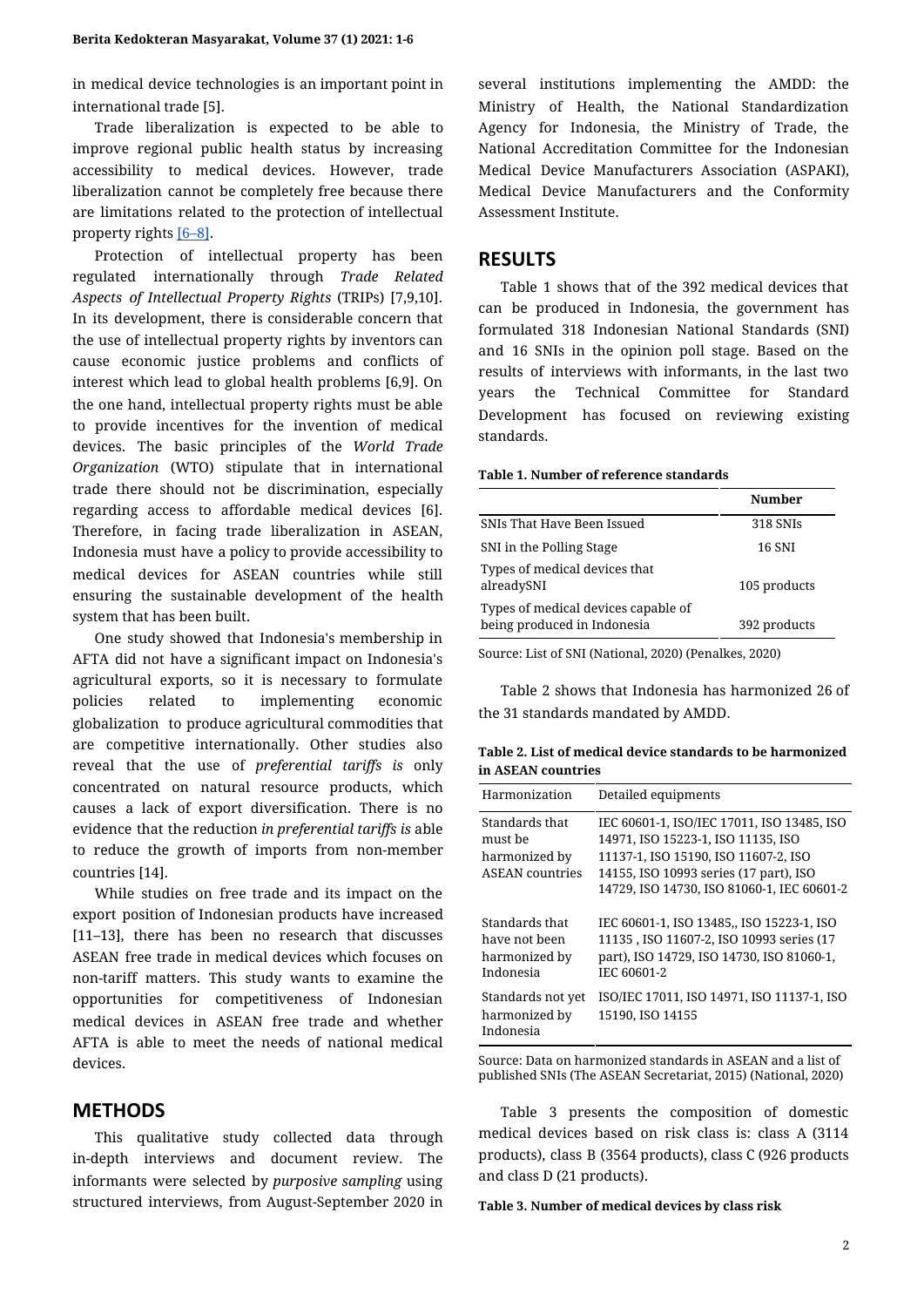#### **Berita Kedokteran Masyarakat, Volume 37 (1) 2021: 1-6**

| <b>Class Risk</b> | Number of products |  |
|-------------------|--------------------|--|
| А                 | 3114               |  |
| в                 | 3564               |  |
| C                 | 926                |  |
| n                 | 21                 |  |

Source: List of Medical Device Info (Health, 2020)

Table 4 informs the availability of a conformity assessment agency (LPK) for 28 test laboratories, 2 equipment management system certification bodies, 29 calibration laboratories and 3 certification bodies in Indonesia that have received accreditation from the National Accreditation Committee (KAN). The majority belong to the government. Medical Device Management System Certification Bodies (LSSMA) still involve auditors from abroad.

#### **Table 4. Number of conformity assessment bodies**

|                                                                 | Number        |
|-----------------------------------------------------------------|---------------|
| <b>Test Laboratories</b>                                        | 28 institutes |
| Medical Device Management System<br><b>Certification Bodies</b> | 2 institutes  |
| Calibration Laboratories                                        | 29 institutes |
| <b>Product Certification Bodies</b>                             | 3 institutes  |

Source: Accredited Client Directory (National Accreditation Committee, 2020)

Table 5 provides information that there are various types of medical devices that have great export opportunities to ASEAN countries because these products are innovative products of downstream research.

**Table 5.Potential medical devices for export to ASEAN countries**

| N <sub>0</sub> | <b>Type of Medical Devices</b>                     |  |
|----------------|----------------------------------------------------|--|
| 1              | Respiratory viral panel multiplex nucleic acid and |  |
|                | assay                                              |  |
| 2              | Hepatitis A Virus (HAV) serological Assays         |  |
| 3              | Ultrasound and Muscle Stimulator                   |  |
| 5              | Covid detection device through breath (in the test |  |
|                | phase clinical)                                    |  |
| 6              | Water Powered Purifying Respirator                 |  |
| 7              | Pedicle Screw                                      |  |
| 8              | Orthopedic implant                                 |  |
| 9              | Nasopharyngeal Cancer Early Detection Tool         |  |
| 10             | Machines anesthesia                                |  |
| 11             | Picture archiving and communication systems        |  |
| 14             | Rapid test dengue testing                          |  |
| 15             | Semilunar flushing valve system                    |  |
| 18             | Electrocardiograph                                 |  |
| 21             | Absorbable hemostatic agent and dressing           |  |

| 22 | Impedance phlebograph                           |
|----|-------------------------------------------------|
| 23 | Perinatal Monitoring System and Accessories     |
| 24 | Resorbable calcium salt bone void filler device |
| 25 | Aqueous shunt                                   |
| 26 | Obstetric Gynecologic camera                    |
| 29 | Resin tooth bonding agent                       |
| 30 | <b>Impression material</b>                      |

Information was obtained that KAN has obtained international recognition for the laboratory accreditation system: Asia Pacific Laboratory Agreement Cooperation (APLAC), International Laboratory Accreditation Cooperation (ILAC), Mutual Recognition Agreement (MRA), inspection bodies within the APLAC and MRA and accreditation of institutions. quality and environmental management system certification in the PAC/IAF MLA (Multilateral Recognition Agreement).

Table 6 shows changes in the average export of medical devices per year before implementing the AMDD (2015-2018) are: Singapore (0.91%), Thailand (9.40%), Philippines (7.23%), Malaysia (6.36%), Vietnam (8.40%), Myanmar (107.29) Cambodia (88.27%), Brunei Darussalam (14.81%), Laos (0.98%) and the change of overall ASEAN countries (5.23%). From 2015-2019, the trend of medical devices export increased. Meanwhile, the value of changes in exports of medical devices to ASEAN countries since the implementation of the AMDD (2018-2019) respectively as follows: Singapore (-4.66%), Thailand (11.51%), Philippines (6.32%), Malaysia (4,704%), Vietnam (-18,259%), Myanmar (-34.26%), Cambodia (15%), Brunei Darussalam (4.8%), Laos (195.92%) and the change of the whole ASEAN countries (-1.51 %).

#### **Table 6. Changes in exports of Indonesian medical devices to ASEAN**

|                   | % change in      | % change in      |
|-------------------|------------------|------------------|
| Countries         | average exports  | exports per year |
|                   | per year before  | after AMDD       |
|                   | AMDD (2015-2018) | $(2018 - 2019)$  |
| Singapore         | 0.91             | -4.66            |
| Thailand          | 9.40             | 11.51            |
| Philippines       | 7.23             | 6.32             |
| Malaysia          | 6.36             | 4.70             |
| Vietnam           | 8.40             | $-18.26$         |
| Myanmar           | 88.27            | $-34.26$         |
| Cambodia          | 107.29           | 15.00            |
| Brunei Darussalam | 14.81            | 4.86             |
| Laos              | 9.98             | 195.92           |
| <b>ASEAN</b>      | 5.23             | -1.51            |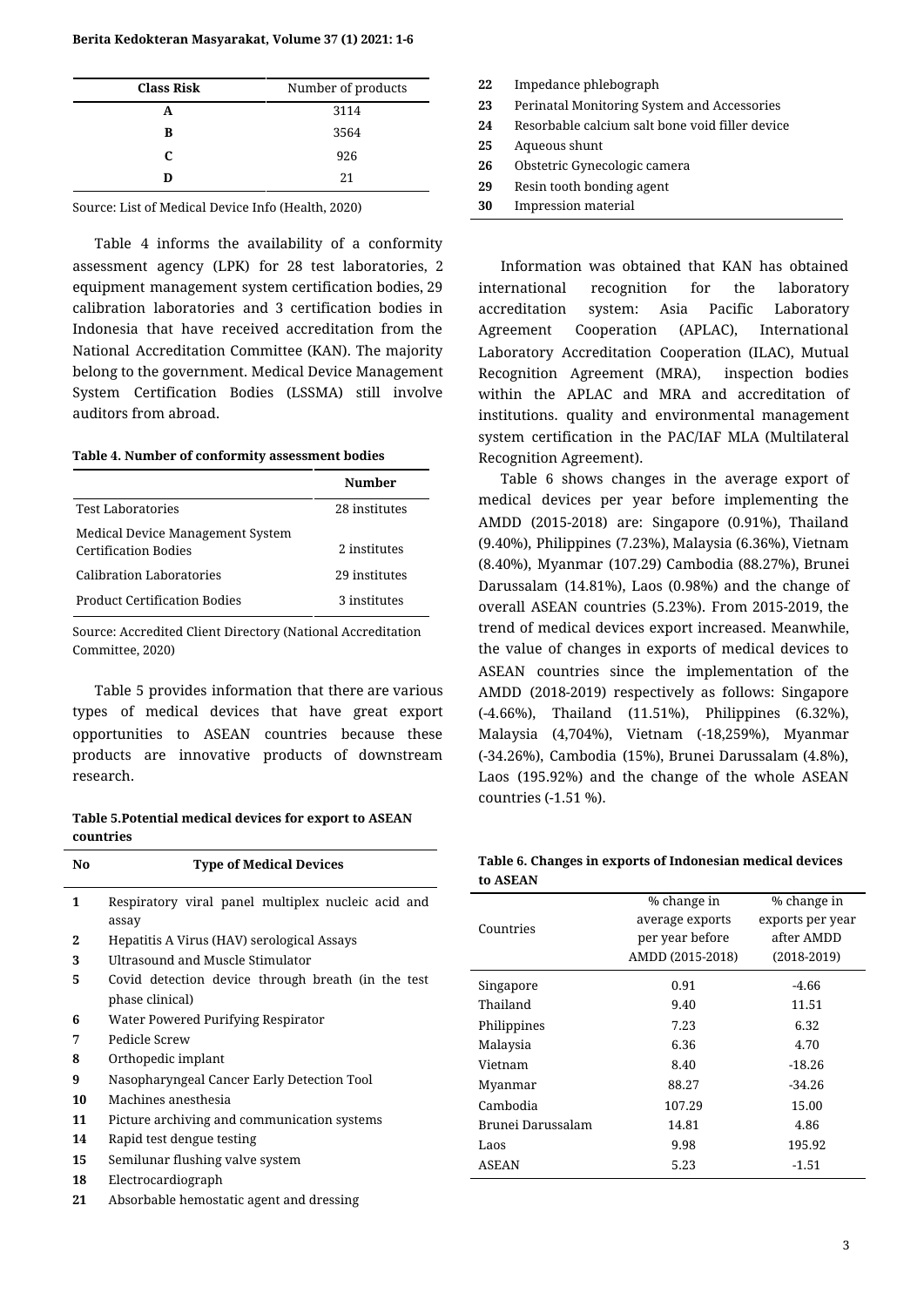

**Figure 1. Medical device export trends 2015-2019 (in USD)**

## **DISCUSSIONS**

The results show that the standard Indonesia's reference is still lacking. The number of SNIs has not been able to keep up with the development of domestic types of medical devices. This means that so far the industry is still using a combination of SNI and international standards as a reference in manufacturing products. Reference standards play a role in efforts to comply with regulations and as a reference for the industry to ensure the safety, quality and performance of medical devices [\[15,16\]](https://paperpile.com/c/jXDOJM/g8Km+WILq). The shortage of existing standards is partly due to the fact that the Technical Committee for the formulation of standards in the last two years has focused on reviewing irrelevant standards stipulated in Regulation of the National Standardization Agency for Indonesia No. 6 of 2018 concerning SNI Review Guidelines [\[17\].](https://paperpile.com/c/jXDOJM/BQC1) Therefore, the improvement of the medical device standardization system is to improve quality control and encourage the development of the medical device industry [\[18\]](https://paperpile.com/c/jXDOJM/X0ah).

Judging from the standards mandated by the AMDD to be harmonized by member countries, Indonesia has harmonized most of these standards into SNI. Standards that have not been harmonized into SNI are standards related to risk class D medical devices. This means that Indonesia has been able to penetrate the ASEAN market for low and medium risk medical devices. This is because standards have a role as a reference for shaping trade equality so as to minimize global trade imbalances [\[5\]](https://paperpile.com/c/jXDOJM/peiT). Even though it has only harmonized 26 of the 31standards AMDD, Indonesia actually has quite a big opportunity to export medical devices. This can be seen from the composition of risk class A, B and C medical devices more than 99% [\[19\].](https://paperpile.com/c/jXDOJM/n66F) If this opportunity is utilized properly, it is very possible that market share ASEAN'scan be owned by Indonesia.

LPK or what is often referred to as a notified body, is an institution that is very important in ensuring the quality of medical device products. This LPK has a function to check the compliance of medical devices to predetermined standards through testing, certification and inspection [\[20,21\].](https://paperpile.com/c/jXDOJM/fRTO+Iv38) Just like in other countries, LPK in Indonesia are appointed and supervised by an agency authorized by the government, namely KAN [\[22\]](https://paperpile.com/c/jXDOJM/zJqc). KAN is appointed by the President and is responsible to the President through the Head of BSN [\[23\]](https://paperpile.com/c/jXDOJM/wmwE). With the international recognition that has been obtained by KAN, it means that the test certificate issued by the LPK can be used as a condition for exporting medical devices abroad. So that when entering ASEAN countries, these medical devices no longer need to be retested.

Based on the research results, the number of LPK is still very low. One of the reasons for this lack of LPK is the lack of private sector involvement in the provision of LPK. The lack of private sector involvement in LPK provision makes conformity assessment less competitive in terms of both time and service costs. The lack of availability of LPK, especially test laboratories, can cause the industry to conduct product testing abroad which requires greater costs. Test costs can affect the cost of production of medical devices which can cause the price of medical devices to be high [\[22\].](https://paperpile.com/c/jXDOJM/zJqc) Furthermore, it can affect the competitiveness of domestic medical devices.

In addition, the most important thing in the competitiveness of this medical device is the fulfillment of ISO 13485 which is certified by LSSMA. ISO 13485 certification is very important to ensure that the medical device industry management system meets the standards  $[24]$ . In Indonesia currently there are only two institutions LSSMA and involve auditors from abroad. This means, so far the industry has also involved LSSMA from abroad to carry out testing, certification and inspection of medical device management systems.

Through the innovation of medical devices it can be seen that there is a serious effort to provide better medical devices in terms of diversity, safety and effectiveness [\[25\].](https://paperpile.com/c/jXDOJM/gIbl) In order to protect Intellectual Property Rights (HKI) in the field of medical devices, the government provides that it has ratified the TRIPS (*The Agreement on Trade-Related Aspects of Intellectual Property Rights*) into Law Number 13 of 2016 concerning Patents and Law Number 28 of 2014 concerning copy rights [\[26\]](https://paperpile.com/c/jXDOJM/bU9c). Particularly in the health sector, Indonesia has issued several policies related to the regulation of Intellectual Property Rights (IPR) as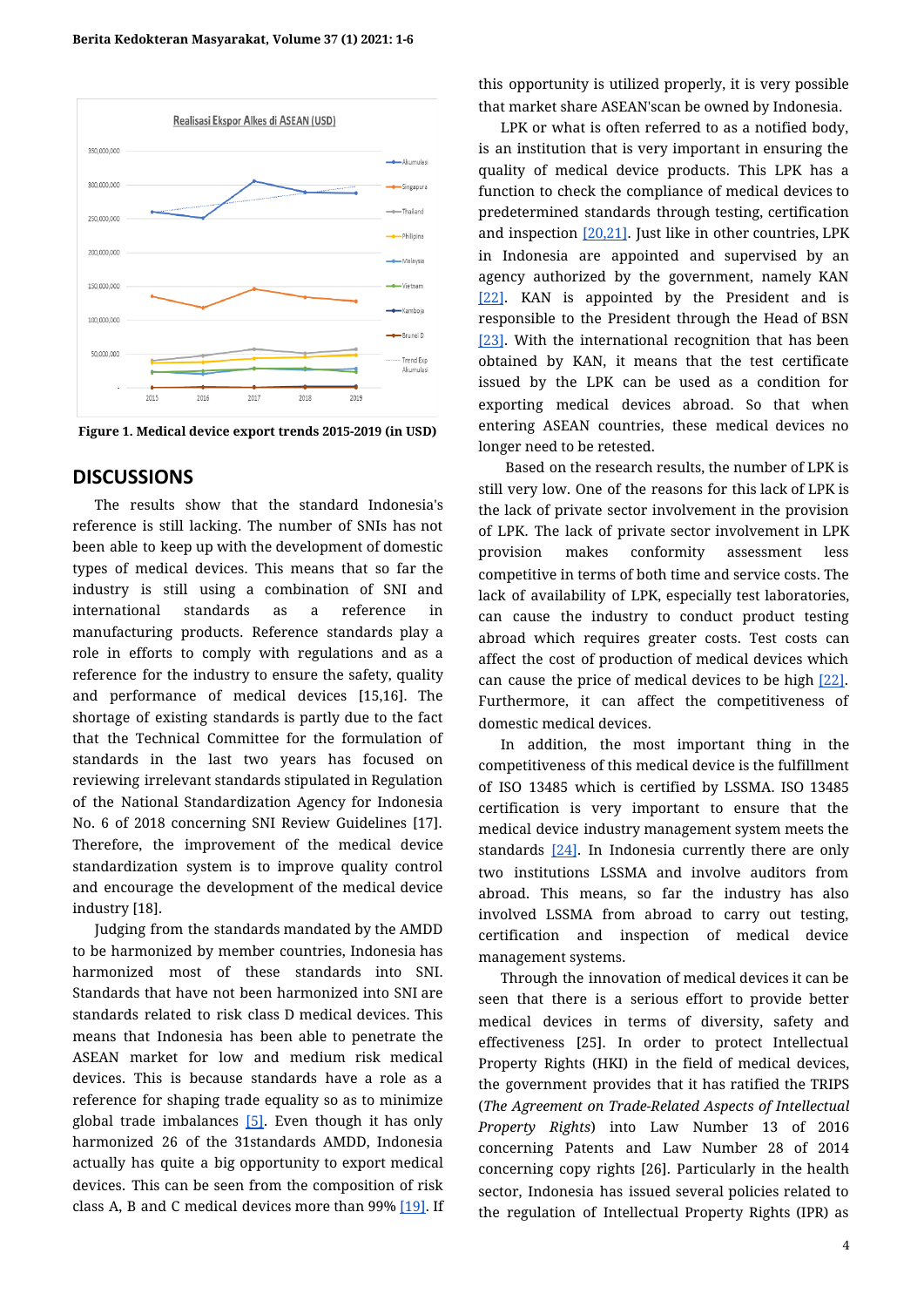outlined in the Health Minister's Decree Number 1179A/Menkes/SK/X/1999 concerning the National Policy for Research and Development of IPR, Balitbangkes Strategic Plan 2010-2014 which stated that one of the main indicators in research and development of medical devices is the acquisition of IPR [\[26\].](https://paperpile.com/c/jXDOJM/bU9c) This IPR policy regulates incentives for medical device innovators.

In facing the challenges of global public health problems as a form of IPR protection, the fulfillment of medical devices is carried out through several mechanisms, namely compulsory licensing and parallel imports [\[27\].](https://paperpile.com/c/jXDOJM/L6CJ) The compulsory license allows Indonesia as a developing country to import licensed medical devices from patented medical devices. Meanwhile, parallel imports can be done by importing from other countries that have been licensed by the inventor [\[27\]](https://paperpile.com/c/jXDOJM/L6CJ). However, this policy has not been described in detail in the IPR policy in Indonesia.

Export data shows that since 2015, 9 ASEAN countries have annually imported medical devices from Indonesia, especially from Singapore and Thailand. This shows that Indonesian medical devices meet the quality requirements for entry into ASEAN countries. When viewed from the change in the average export per year, before the implementation of AMDD in 2015-2018, it increased by 5.23%. Meanwhile, after the implementation of AMDD in 2018-2019, there was a decrease of 1.51%. Based on these data, it cannot be concluded whether thepolicy AMDD has a positive or negative impact on the export of medical devices. This is because the AMDD has only lasted 2 years, and data collection has only been carried out until 2019. Based on the results of research conducted by previous researchers, the AFTA arrangement has a positive impact on manufacturing trade [\[28\]](https://paperpile.com/c/jXDOJM/a7uZ).

The increase in exports of medical devices is not only influenced by the implementation of AMDD, but also by *supply* and *demand factors*. An increase or decrease in ASEAN free trade can also occur due to the large number of product choices for importing countries, so that the *market share* of exporting countries *existing* decreases [\[11\]](https://paperpile.com/c/jXDOJM/gBxj). When viewed from the available data, the potential for medical device exports is expected to continue to grow, given that Indonesia is geographically closer to ASEAN countries than Europe and America, which are known as the *leader* of medical devices in the world. This geographic location is often a barrier to trade because of the high distribution costs that can affect product prices [\[11,29\].](https://paperpile.com/c/jXDOJM/gBxj+VPPt) If this potential is utilized properly, Indonesia can achieve medical device independence and gain an economic impact in the trade sector [\[30,31\].](https://paperpile.com/c/jXDOJM/bNd4+yiYa)

## **CONCLUSION**

Indonesia has a considerable opportunity in facing the ASEAN free market in the field of medical devices. AFTA is estimated to be able to meet the need for national medical devices in order to achieve a good degree of public health.

## **REFERENCES**

- 1. Saini KS, Kaushik A, Anil B, [Rambabu](http://paperpile.com/b/jXDOJM/iKxN) S. [Harmonized](http://paperpile.com/b/jXDOJM/iKxN) Medical Device Regulations: Need, Challenges, and Risks of not [Harmonizing](http://paperpile.com/b/jXDOJM/iKxN) the Regulation in Asia. Journal of Young [Pharmacists.](http://paperpile.com/b/jXDOJM/iKxN) [2010; 2: 101–106.](http://paperpile.com/b/jXDOJM/iKxN)
- 2. Medina LA, [Okudan](http://paperpile.com/b/jXDOJM/HYkn) Kremer GE, Wysk RA. Supporting medical device [development:](http://paperpile.com/b/jXDOJM/HYkn) a [standard](http://paperpile.com/b/jXDOJM/HYkn) product design process model. Journal of [Engineering Design. 2013; 83–119.](http://paperpile.com/b/jXDOJM/HYkn)
- 3. Usman N. [Implementation](http://paperpile.com/b/jXDOJM/FtYI) of Domestic Medical Device Industry [Development](http://paperpile.com/b/jXDOJM/FtYI) Policy. Jakarta: [University of Indonesia; 2017.](http://paperpile.com/b/jXDOJM/FtYI)
- 4. Sari HR. [Downstream](http://paperpile.com/b/jXDOJM/LJW1) Policy Analysis of Medical Device [Research](http://paperpile.com/b/jXDOJM/LJW1) Results at Gadjah Mada University [Yogyakarta](http://paperpile.com/b/jXDOJM/LJW1) in 2018. Jakarta: University [of Indonesia; 2018.](http://paperpile.com/b/jXDOJM/LJW1)
- 5. Anand K, Saini K, Chopra Y, Binod S. To [recognize](http://paperpile.com/b/jXDOJM/peiT) the use of [international](http://paperpile.com/b/jXDOJM/peiT) standards for making [harmonized](http://paperpile.com/b/jXDOJM/peiT) regulation of medical devices in [Asia-pacific. J Young Pharm. 2010; 2: 321–325.](http://paperpile.com/b/jXDOJM/peiT)
- 6. Bettcher DW, Yach D, [Guindon](http://paperpile.com/b/jXDOJM/Srgb) GE. Global trade and health: key linkages and future [challenges.](http://paperpile.com/b/jXDOJM/Srgb) [Bull World Health Organ. 2000; 78: 521–534.](http://paperpile.com/b/jXDOJM/Srgb)
- 7. Velásquez G, Correa C, Seuba [Hernández](http://paperpile.com/b/jXDOJM/ZMrQ) X. [Intellectual](http://paperpile.com/b/jXDOJM/ZMrQ) property rights, research and [development,](http://paperpile.com/b/jXDOJM/ZMrQ) human rights and access to [medicines:](http://paperpile.com/b/jXDOJM/ZMrQ) an annotated and selected [bibliography. 2012.](http://paperpile.com/b/jXDOJM/ZMrQ)
- 8. Jung Y, Kwon S. The Effects of [Intellectual](http://paperpile.com/b/jXDOJM/gNer) Property Rights on Access to [Medicines](http://paperpile.com/b/jXDOJM/gNer) and Catastrophic [Expenditure.](http://paperpile.com/b/jXDOJM/gNer) Int J Health Serv. 2015; [45: 507–529.](http://paperpile.com/b/jXDOJM/gNer)
- 9. Sampath PG. [Reconfiguring](http://paperpile.com/b/jXDOJM/Nm0e) Global Health [Innovation. London: 2010;](http://paperpile.com/b/jXDOJM/Nm0e)
- 10. Yusuf AA. [Intellectual](http://paperpile.com/b/jXDOJM/KTEH) property protection in the countries of Africa. [International](http://paperpile.com/b/jXDOJM/KTEH) Journal of [Technology Management. 1995; 10: 269–292.](http://paperpile.com/b/jXDOJM/KTEH)
- 11. [Handoyoa](http://paperpile.com/b/jXDOJM/gBxj) RD, Wibowob W, Erlandoc A, [Nurkumalasari](http://paperpile.com/b/jXDOJM/gBxj) RP. The Impact of Preferential Trade [Agreement](http://paperpile.com/b/jXDOJM/gBxj) (PTA) on the Export of ASEAN + 4. [International](http://paperpile.com/b/jXDOJM/gBxj) Journal of Innovation, Creativity [and Chang. 2020; 13: 197–204.](http://paperpile.com/b/jXDOJM/gBxj)
- 12. Akhmadi H. [Assessment](http://paperpile.com/b/jXDOJM/K0Qk) of the Impact of Asean Free Trade Area (AFTA) on Exports of [Indonesian](http://paperpile.com/b/jXDOJM/K0Qk) [Agricultural](http://paperpile.com/b/jXDOJM/K0Qk) Commodity. AGRARIS: Journal of